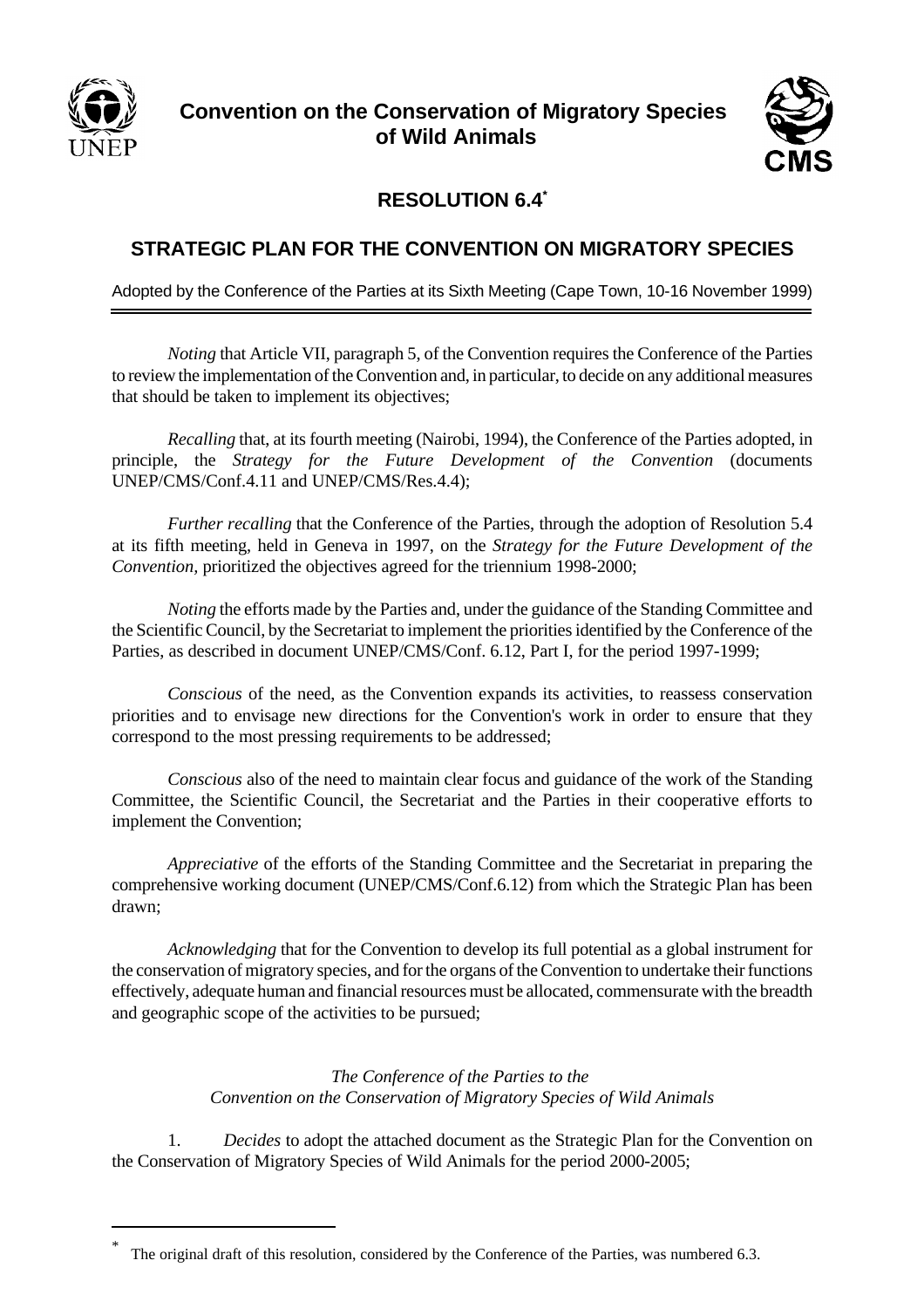2. *Notes* the usefulness and continuing value of the working document (UNEP/CMS/Conf.6.12) as it provides a comprehensive framework for all Parties and each of the institutions of the Convention to further the objectives of the Convention;

3. *Requests* all Parties and each of the institutions of the Convention actively to pursue the objectives contained therein, as far as possible, in particular by using the Strategic Plan as a basis for defining and implementing corresponding activities at national and regional levels;

4. *Acknowledges* with appreciation the statement delivered by the Executive Director of United Nations Environment Programme on the occasion of the opening of the meeting, affirming support for the Convention, and stressing the need for promoting synergy among global environmental conventions;

5. *Requests* the Executive Director of the United Nations Environment Programme to take into account the Strategic Plan and its priorities in determining and, where appropriate, mobilizing support for the Convention;

6. *Requests* the Secretariat to actively foster synergy between global environmental conventions, giving particular emphasis to the relationship with the Convention on Biological Diversity;

7. *Instructs* the Standing Committee, the Scientific Council and the Secretariat, and kindly requests all Parties, to report to the seventh meeting of the Conference of the Parties on the progress made in their implementation of the objectives identified in the Strategic Plan and relevant related activities;

8. *Decides* to set up an open working group of Parties to meet inter-sessionally under the guidance of, and working with, the Standing Committee; and that the tasks of the working group, while respecting the need to avoid significant hindrance to the Secretariat, will be:

(a) to explore, in discussion with the Chairman of the Scientific Council and members of the Scientific Council, a set of robust, measurable, practical, timely and appropriate performance indicators which may collectively be suitable over a period of time to measure the success of the Convention in achieving its aims; and

(b) to explore options to facilitate the measurement of inputs and outputs of the Secretariat and, as appropriate, other organs of the Convention, and hence the achievement of value for money in the budgetting process, while taking account of reporting systems already in place.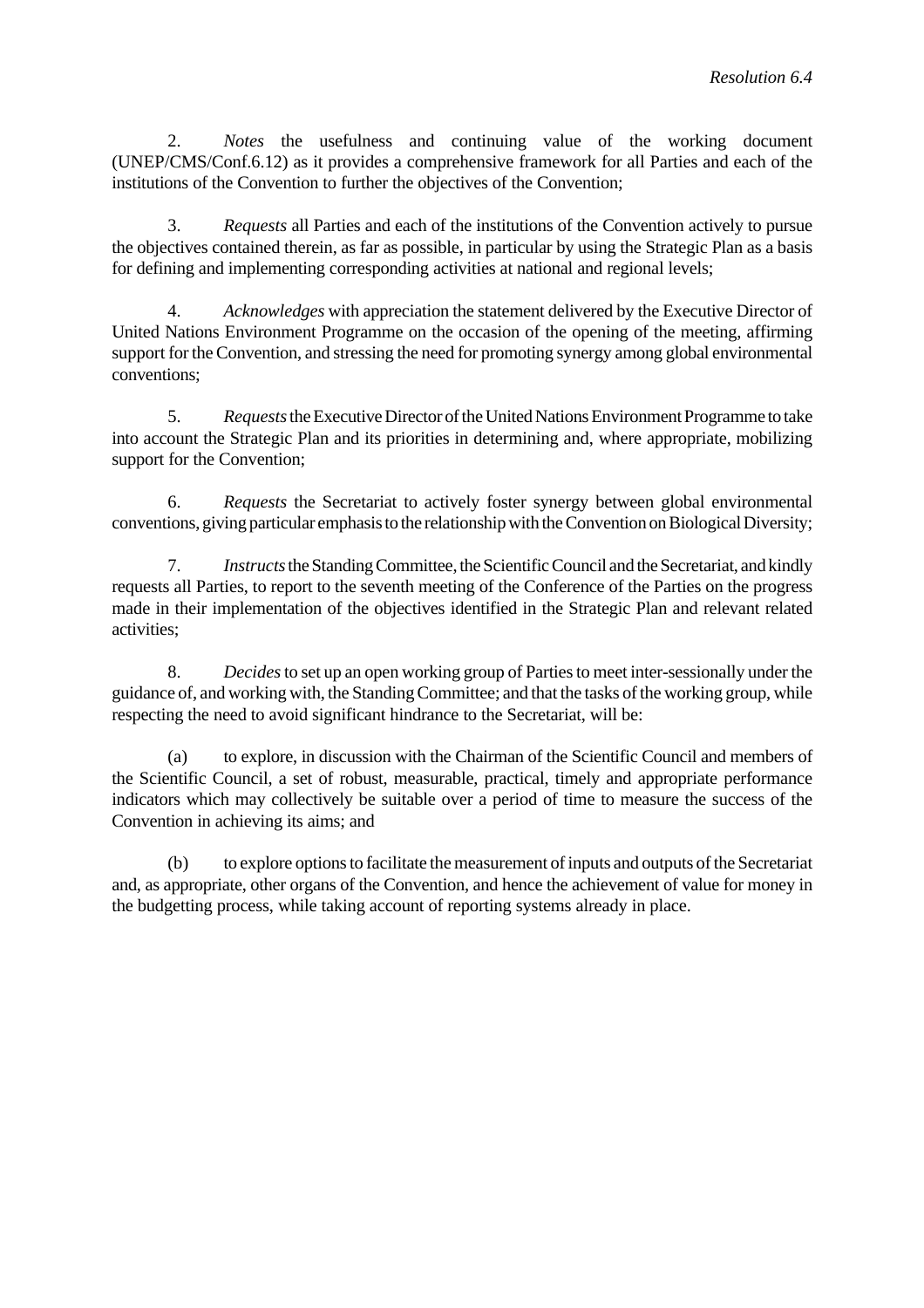# **CONVENTION ON THE CONSERVATION OF MIGRATORY SPECIES OF WILD ANIMALS**

# **STRATEGIC PLAN FOR 2000 - 2005\***

## **PREAMBLE**

In recognition of the fact that migratory species of wild animals are of global importance, the United Nations Conference on the Human Environment (Stockholm, 1972), with the endorsement of the twenty-seventh session of the General Assembly, called upon the world community of States to draw special attention to the conservation of species of wild animals that regularly cross national borders or that migrate in international waters. The Convention on the Conservation of Migratory Species of Wild Animals was concluded in 1979 as a consequence.

The preamble to the Convention recognizes, among other things, that:

- •· Wild animals possess ever-growing value from environmental, ecological, genetic, scientific, aesthetic, recreational, cultural, educational, social and economic points of view;
- Migratory species in their innumerable forms are an irreplaceable part of the earth's natural system which must be conserved for the good of mankind;
- Each generation of man holds the resources of the Earth for future generations and has an obligation to ensure that this legacy is conserved and, where utilized, is used wisely; and
- States are and must be the protectors of the migratory species of wild animals that live within or pass through their national jurisdictional boundaries.

Efforts aimed specifically at benefiting migratory species contribute to the broader objectives of conserving biodiversity and should be recognised as part of an integrated approach to the implementation of all the conservation-related conventions. The aims of CMS and its sister conventions - Ramsar, CBD and CITES, to name just a few - are complementary and mutually reinforcing. Increasingly attention needs to be given to coordinating action, creating synergies and avoiding duplication among the respective treaty bodies and other concerned partners within the non-governmental community.

## **OBJECTIVE 1: TO PROMOTE THE CONSERVATION OF MIGRATORY SPECIES INCLUDED IN MAJOR ANIMAL GROUPS LISTED IN THE CMS APPENDICES**

#### **SCOPE**

One of the strengths of the Convention on Migratory Species is the wide-ranging suite of measures it has at its disposal to promote the conservation of migratory species listed in the CMS Appendices. These include concerted actions for Appendix I species and various co-operative arrangements to promote the conservation of species listed in Appendix II, ranging from Action Plans and Memoranda of Understanding to formal Agreements.

Parties are encouraged to use the full range of measures at the disposal of the Convention ) Agreements, Memoranda of Understanding and Action Plans ) to promote the conservation of species throughout their migratory range; to deploy finite resources in a strategic manner, building on natural,

<sup>\*</sup> Document UNEP/CMS/Res. 6.3/Rev. 2/Add. 1 (Cape Town, November 1999)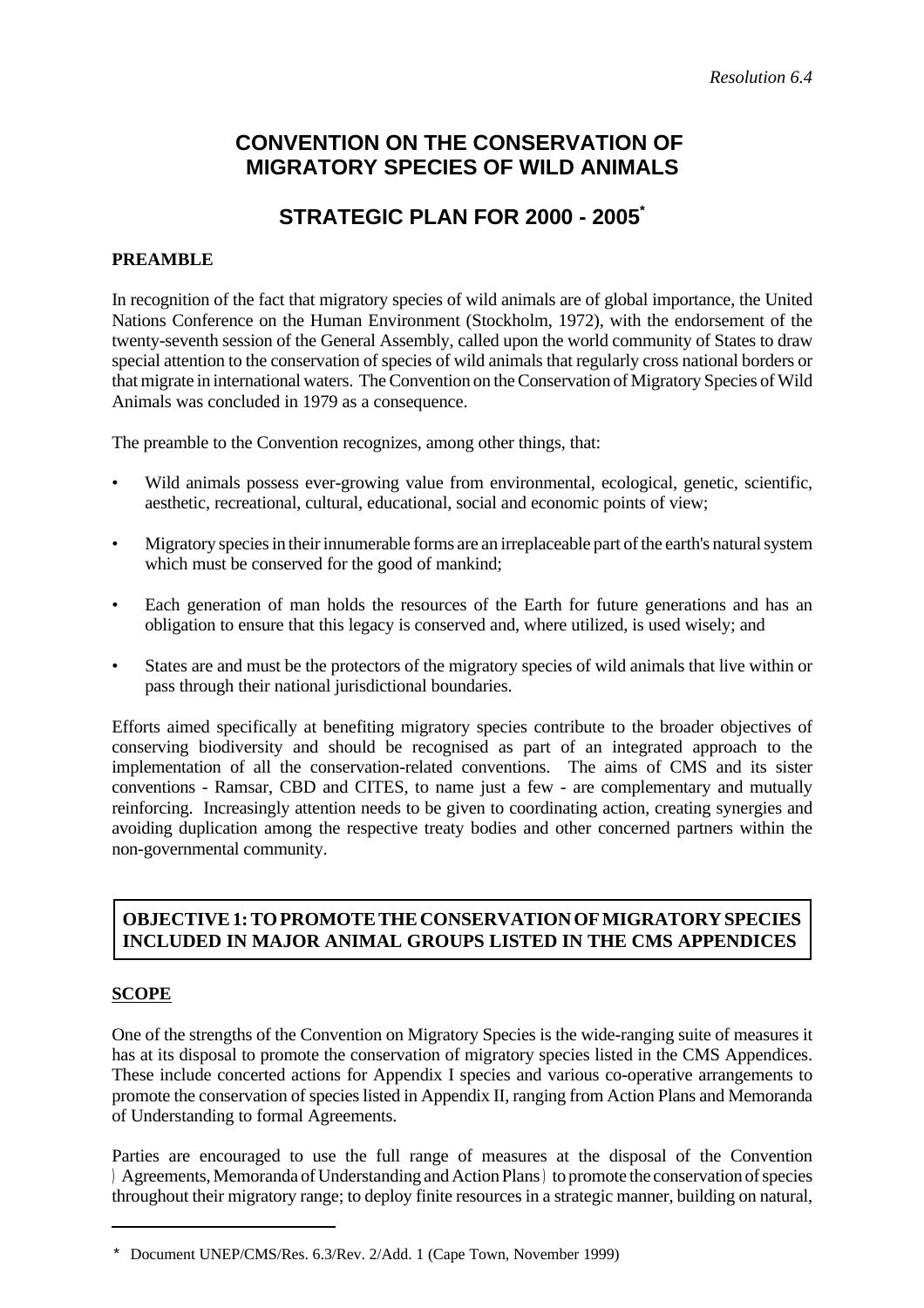regional affinities while working within a global framework with wider benefits; and to continue to support field projects that serve to catalyse longer-term activities.

In this regard, the considerations and recommendations of the Scientific Council and the decisions of the Conference of the Parties identify high priority activities.

#### **OPERATIONAL OBJECTIVES**

#### **1.1 Birds**

To stimulate concerted actions in favour of each of the endangered bird species listed in Appendix I and to facilitate the development and implementation of Agreements or Memoranda of Understanding to address the conservation needs of these and other migratory birds on a regional or broader scale.

#### **1.2 Marine mammals**

To stimulate concerted actions in favour of each of the endangered marine mammal species listed in Appendix I that are not adequately covered by other instruments, and to facilitate the development and implementation of Agreements to address the conservation needs of these and other marine mammals on a regional or broader scale, as appropriate. Synergies should be sought with other organizations involved with marine mammal conservation, including UNEP, and attention given to putting in place or strengthening conservation measures at the national level (without necessarily requiring the development of new Agreements).

#### **1.3 Marine turtles**

Taking account of document CMS/ScC.8/Doc.10 (Recommendations on future CMS activities for marine turtle conservation): to stimulate concerted actions in favour of the endangered marine turtle species listed in Appendix I and to catalyse appropriate arrangements to address their conservation needs on a regional level, in such a way that these initiatives may eventually be linked to form a comprehensive global framework.

#### **1.4 Terrestrial mammals (other than bats)**

To stimulate concerted actions in favour of each of the terrestrial marine mammal species listed in Appendix I, and to facilitate the development and implementation of regional Agreements to address the conservation needs of these and other terrestrial mammals.

#### **1.5 Bats**

To stimulate concerted actions in favour of any endangered bat species listed in Appendix I and identified as a priority for concerted action, and explore needs and opportunities to develop Agreements for the conservation of bats outside of Europe.

#### **1.6 Fish**

To explore needs and opportunities to develop Agreements for the conservation of fish species listed under Appendix II of the Convention.

#### **1.7 Other taxa**

To ensure that appropriate consideration is given to other taxonomic groups traditionally not covered within the framework of CMS.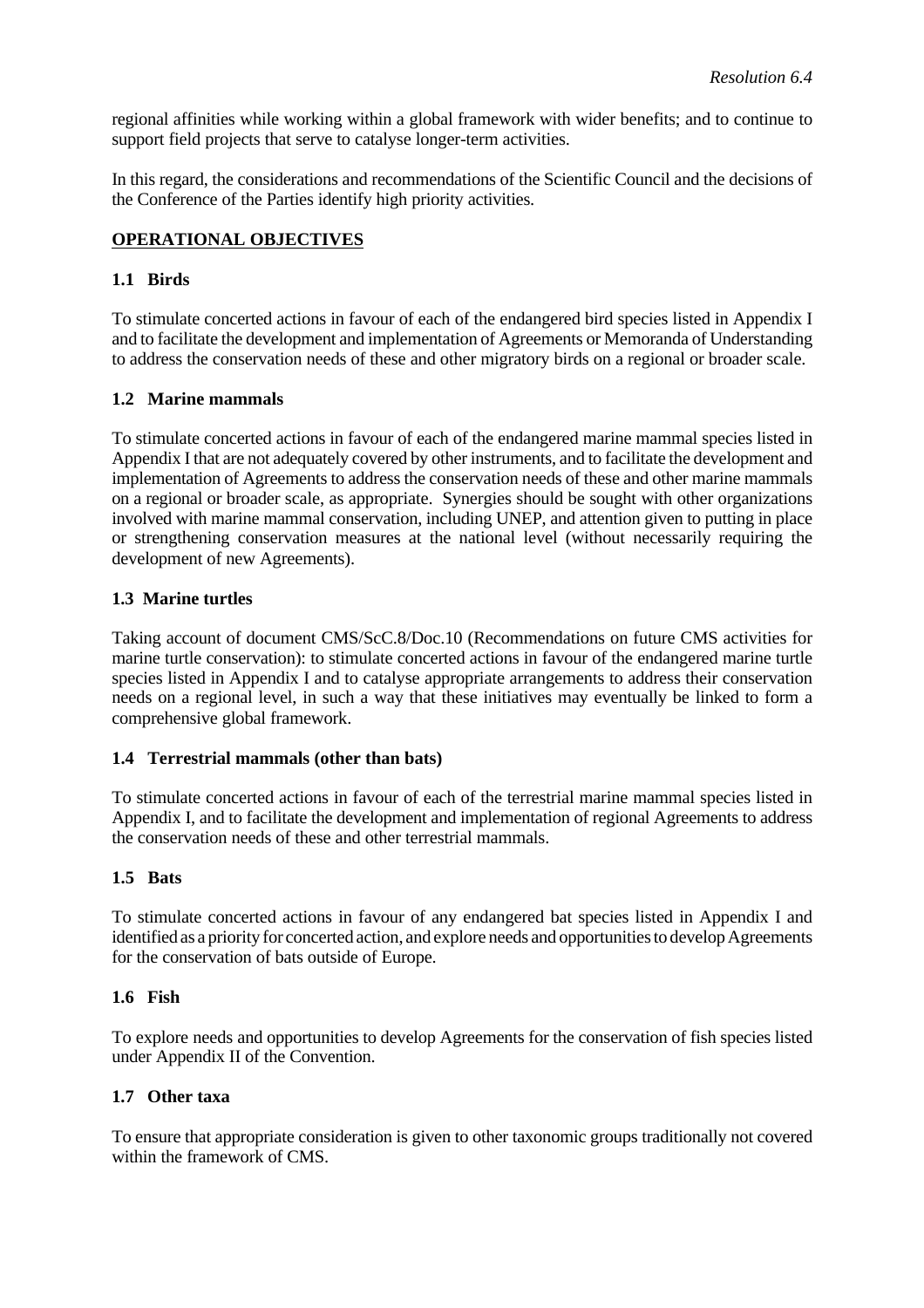## **OBJECTIVE 2: TO FOCUS AND PRIORITISE CONSERVATION ACTIONS FOR MIGRATORY SPECIES**

### **SCOPE**

There is an urgent need to engage and influence those sectors of economic activity which have significant impacts on migratory species; to ensure that concerns related to the conservation of migratory species are integrated in national planning and priority-setting; for Parties to implement fully their strict obligations vis-à-vis species listed in Appendix I; and to ensure that the scientific basis for establishing priorities -- namely through the listing of species in the Appendices -- is sound.

It is important also that, through a continuous process of review using the best available sources of information, the Appendices reflect accurately the range of species most in need of attention. This essential task is the responsibility of individual Parties, the Scientific Council and the Conference of the Parties ) in the first instance, to ensure that national conservation priorities for migratory species are addressed and, in the second, to provide accurate scientific advice to the Conference of the Parties which must then determine, based on all available information, the most appropriate course of action.

### **OPERATIONAL OBJECTIVES**

#### **2.1 Sectoral / interdisciplinary approaches**

To engage, and interact more frequently with, those sectors and disciplines whose activities and influence are vital for the success of conservation initiatives for migratory species.

#### **2.2 National and regional priorities**

To ensure that the activities of the Convention are in line with national and regional priorities, and vice versa, and that government policies at those levels include consideration of migratory species, in particular with regard to planning for economic development, land-use planning, designation and development of reserves, development of ecological networks, and planning of powerlines, fences, dams... etc.).

#### **2.3 Mitigation of obstacles to migration**

With reference to Article III, paragraph 4, of the Convention, requiring Parties to endeavour to mitigate obstacles to migration: review systematically and comprehensively the special problems faced by migratory animals in relation to various obstacles to migration, and propose remedial measures that may have widespread applicability.

## **2.4 Appendix I species**

To ensure that Appendix I reflects accurately those endangered migratory species most in need of attention; to review the conservation needs of those species systematically with a view to arriving at a prioritized plan for further action; and to have in place by the eighth meeting of the Conference of the Parties concrete instruments for the protection and recovery of all "Concerted Action" species identified in resolutions of the Conference of the Parties.

## **2.5 Appendix II species**

To ensure that Appendix II reflects accurately those migratory species with an unfavourable conservation status or which would benefit from the conclusion of Agreements for their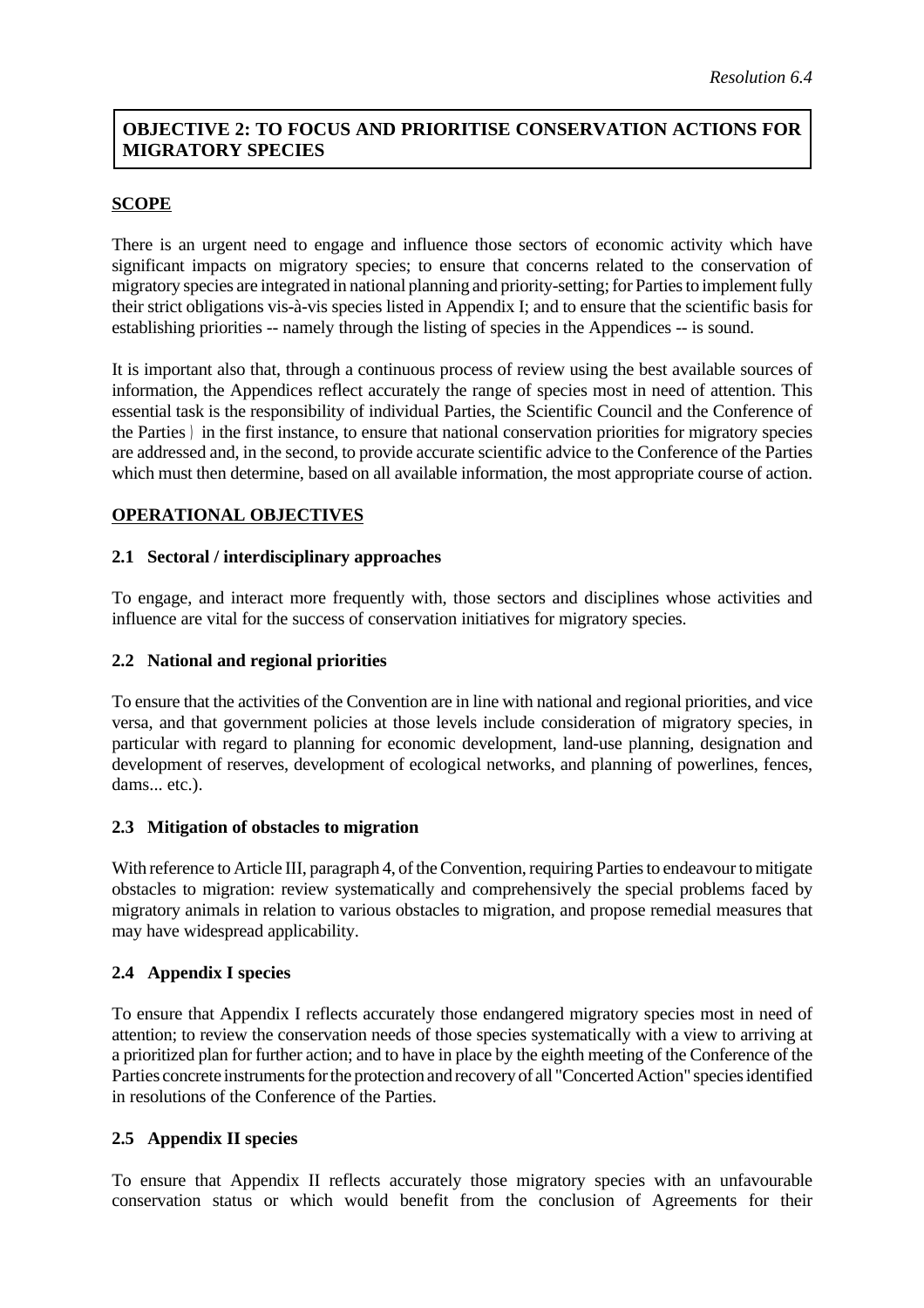conservation; and to identify systematically those taxonomic groups which should be priorities for the development of Agreements. Parties and the Secretariat should give priority to the development of new Agreements, particularly in regions where CMS initiatives are not well advanced.

#### **2.6 Data required for decision-making**

To identify and secure the best available scientific data on which to base decisions regarding the inclusion or deletion of species in/from the Appendices, as well as the prioritization of conservation actions; and to maintain the accuracy of the CMS Range State list (and, therefore, its usefulness as a reference tool).

### **2.7 Policies on satellite telemetry**

To play a more active role in the scrutiny of conservation/research projects that propose the use of satellite telemetry, particularly those involving endangered species listed in Appendix I, to ensure compliance with agreed guidelines.

## **OBJECTIVE 3: TO ENHANCE GLOBAL MEMBERSHIP IN CMS THROUGH TARGETED PROMOTION OF THE CONVENTION'S AIMS**

#### **SCOPE**

Coverage of migration routes must be as comprehensive as possible for maximum effectiveness of joint efforts to conserve migratory species. This is especially important in relation to long-distance migrants, such as those covered by the African-Eurasian Waterbird Agreement. Increasing the membership will eliminate gaps in geographic range and enhance opportunities for regional co-operation and co-ordination in areas of common concern.

## **OPERATIONAL OBJECTIVE**

#### **3.1 Membership**

To endeavour to secure membership of at least 85 Parties to the Convention by the end of 2002, and 100 by the end of 2005, including at least 8-12 non-Parties that have been identified by the Standing Committee as high priorities for recruitment.

# **OBJECTIVE 4: TO FACILITATE AND IMPROVE IMPLEMENTATION OF THE CONVENTION**

#### **SCOPE**

By the very fact they migrate over long distances, migratory animals provide natural links between different ecosystems and different countries. CMS is also uniquely placed to serve as a mechanism for fulfilling those aims of the Convention on Biological Diversity which relate to migratory species. Information programmes of CMS Parties and of the Secretariat need strengthening in order to convey this message effectively.

CMS's own means are quite modest, but sufficient to fund a limited number of small projects specific to the conservation of key Appendix I migratory species and to act as a catalyst for actions in developing countries and countries whose economies are in transition. Projects should be elaborated in such a way as to ensure their eligibility for financial support from other sources, including the GEF.